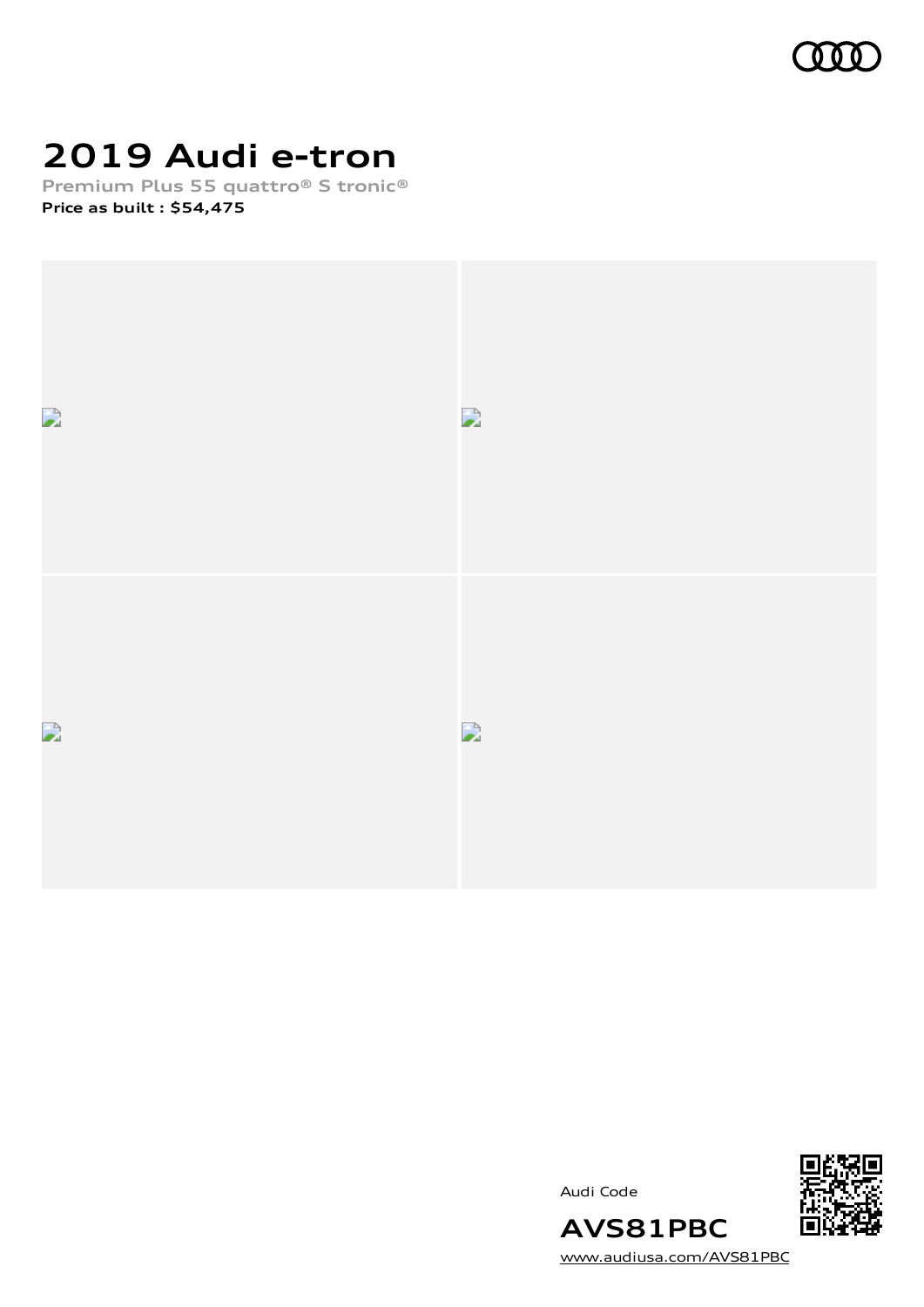# **Summary**

#### **Audi 2019 Audi e-tron** Premium Plus 55 quattro® S tronic®

**Price as buil[t](#page-8-0)** \$54,475

## $\overline{\phantom{a}}$

### **Further Information**

### **Exterior colour**

Catalunya Red metallic

Type of vehicle Used car Mileage 11,020 miles No

**Warranty**

### **Interior colour**

| Seats     | Pearl Beige with Agate Gray<br>stitching |
|-----------|------------------------------------------|
| Dashboard | Black/Pearl Beige                        |
| Carpet    | Black                                    |
| Headliner | Lunar Silver                             |

#### **Audi Code** AVS81PBC

**Your configuration on www.audiusa.com**

[www.audiusa.com/AVS81PBC](https://www.audiusa.com/AVS81PBC)

**Commission number** 223cb9f40a0e0a6b1eec

### **Technical Specifications**

| Engine type                  | Dual asynchronous electric motors                             |
|------------------------------|---------------------------------------------------------------|
| Torque                       | 414 lb-ft and up-to 490 lb-ft with<br>boost engaged lb-ft@rpm |
| Top track speed              | 124 mph mph                                                   |
| Acceleration (0 - 60<br>mph) | 5.5 seconds (with boost engaged)<br>seconds                   |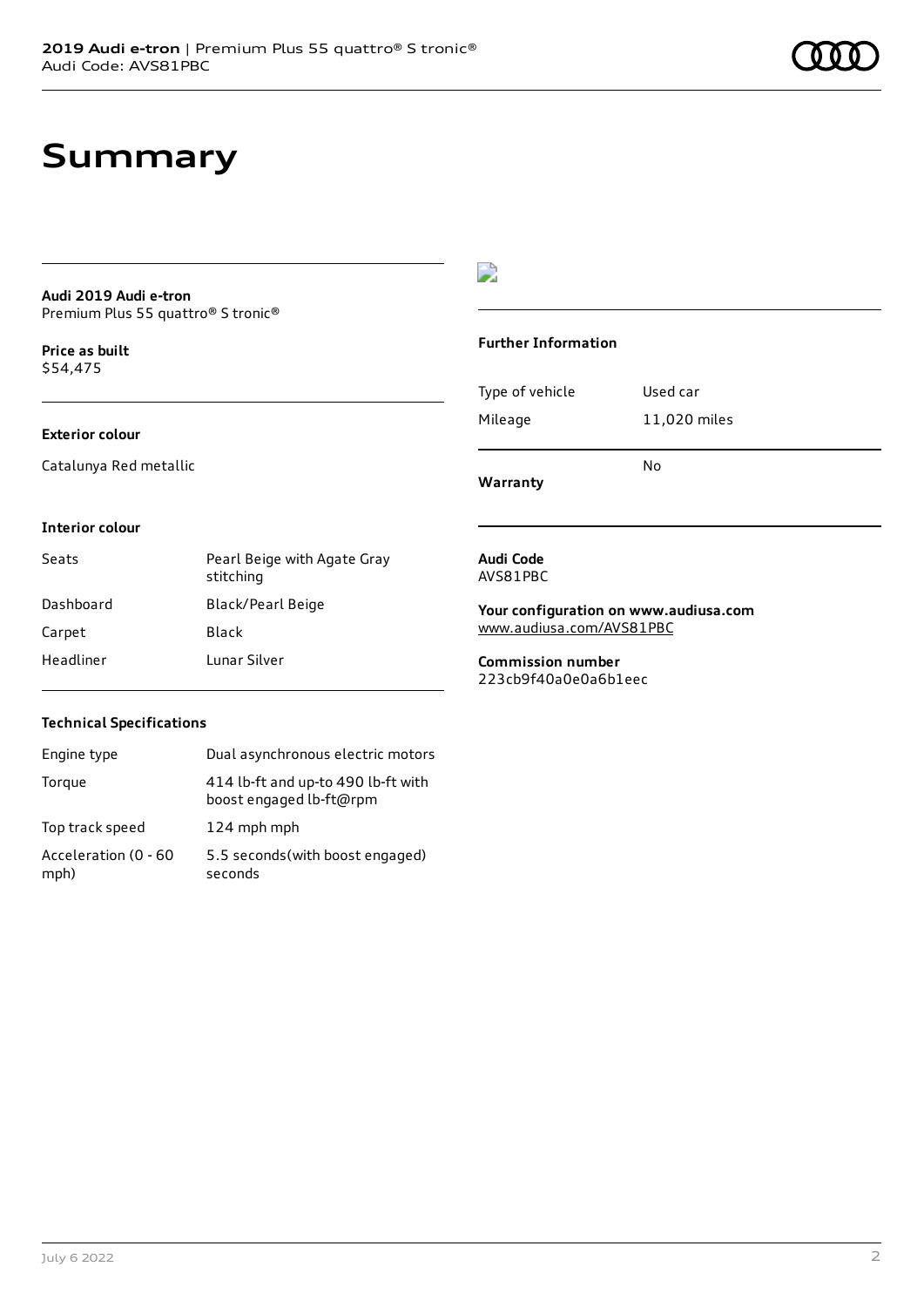

# **Standard features**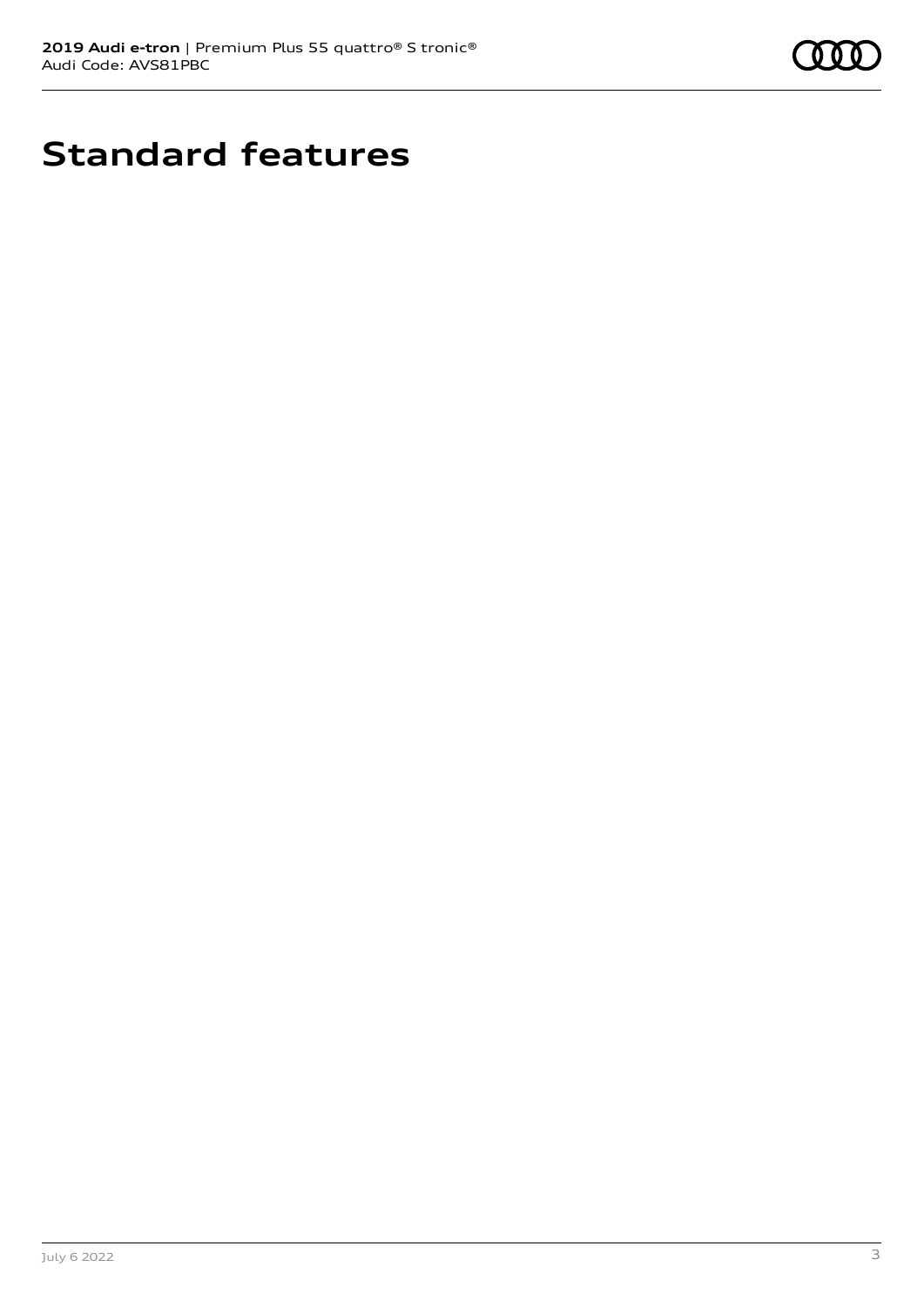# **Dealer remarks**

This vehicle won't be on the lot long!

You'll be impressed by a spectacular blend of technology, style and refinement. With just over 10,000 miles on the odometer, this 4 door sport utility vehicle prioritizes comfort, safety and convenience. Top features include leather upholstery, 1-touch window functionality, automatic dimming door mirrors, and seat memory.

We pride ourselves in consistently exceeding our customer's expectations. Stop by our dealership or give us a call for more information.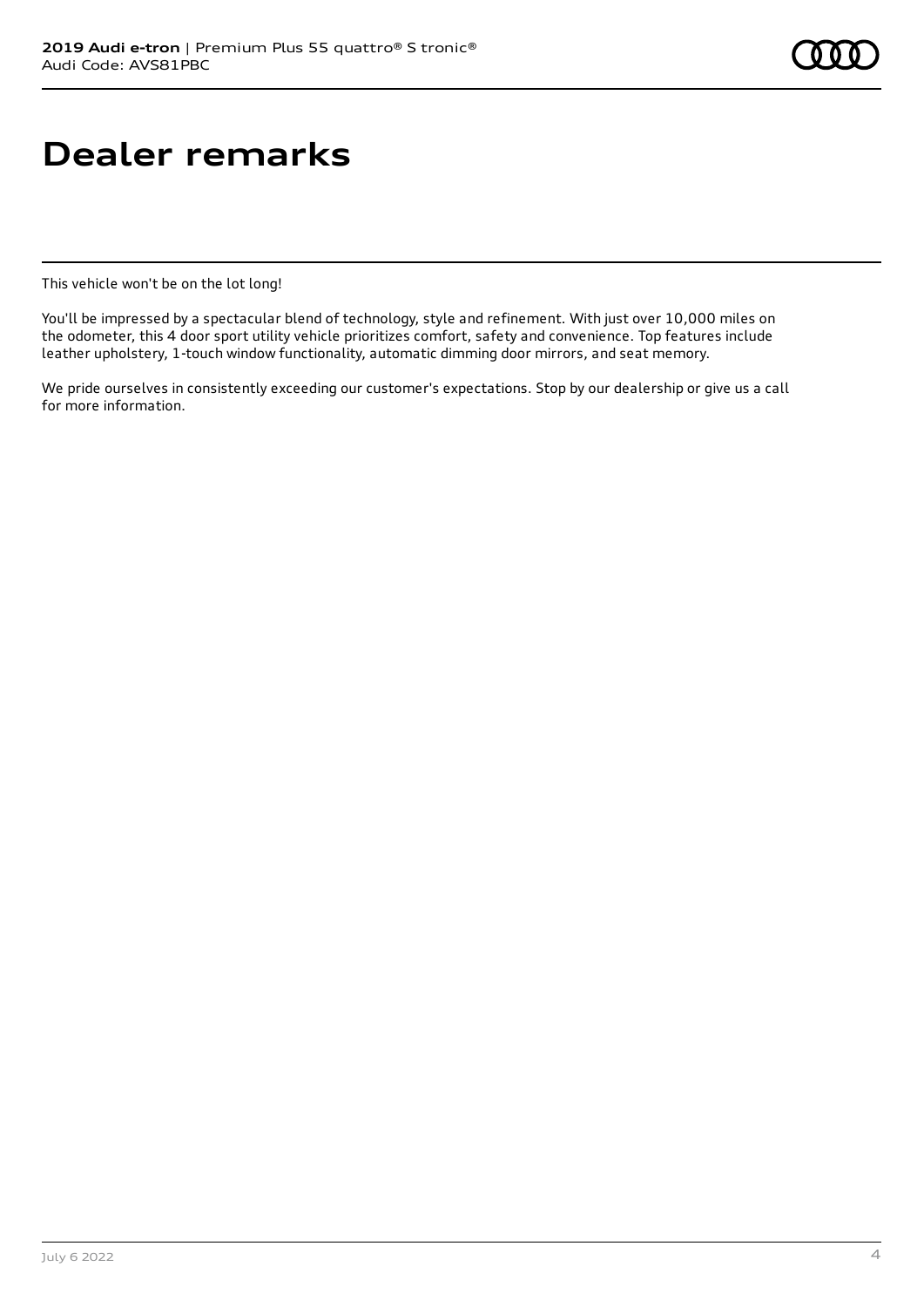**Technical Specifications**

# **Engineering | Performance**

| Engine type                  | Dual asynchronous electric motors                             |
|------------------------------|---------------------------------------------------------------|
| Acceleration (0 - 60<br>mph) | 5.5 seconds (with boost engaged)<br>seconds                   |
| Power Level                  | 55                                                            |
| Towing capacity              | 4,000 lb                                                      |
| Top track speed              | 124 mph mph                                                   |
| Torque                       | 414 lb-ft and up-to 490 lb-ft with<br>boost engaged lb-ft@rpm |

## **Electric motor - front**

| Torque with boost | 309 (228) lb-ft@rpm                     |
|-------------------|-----------------------------------------|
| Configuration     | Axially Parallel, Asynchronous<br>Motor |

### **Electric motor - rear**

| Total system torque<br>with boost Nm | 664 (490) lb-ft             |
|--------------------------------------|-----------------------------|
| Configuration                        | Coaxial, Asynchronous Motor |
| Torque Nm                            | 355 (262) lb-ft             |

### **Battery**

| DC 150 kW                          | Charging on 0-80% on About 30 minutes minutes     |
|------------------------------------|---------------------------------------------------|
| Number of cells                    | 432                                               |
|                                    | Charging Port Location Driver's side front fender |
| Charging 0-100% on<br>240V, 40A AC | About 9 hours hours                               |

| <b>Electrical system</b>                   |                                                                 |  |
|--------------------------------------------|-----------------------------------------------------------------|--|
| Battery                                    | 380A / 68Ah                                                     |  |
| Transmission   Drivetrain                  |                                                                 |  |
| Transmission                               | quattro® all-wheel drive                                        |  |
| <b>Steering</b>                            |                                                                 |  |
| Steering type                              | Electromechanical steering with<br>speed-sensitive power assist |  |
| Turning diameter, curb- 40.0 ft<br>to-curb |                                                                 |  |
| Steering ratio                             | 15.9:1                                                          |  |
| Suspension                                 |                                                                 |  |
| Front axle                                 | Five-link front air suspension                                  |  |
| Rear axle                                  | Five-link rear air suspension                                   |  |
| <b>Body</b>                                |                                                                 |  |
| Material                                   | Steel-aluminum mix                                              |  |
| <b>Warranty   Maintenance</b>              |                                                                 |  |
| Warranty                                   | 4-year/50,000-mile Audi New<br>Vehicle Limited Warranty         |  |
| Audi battery warranty                      | 8-year/100,000-mile Warranty                                    |  |

**(1/2)**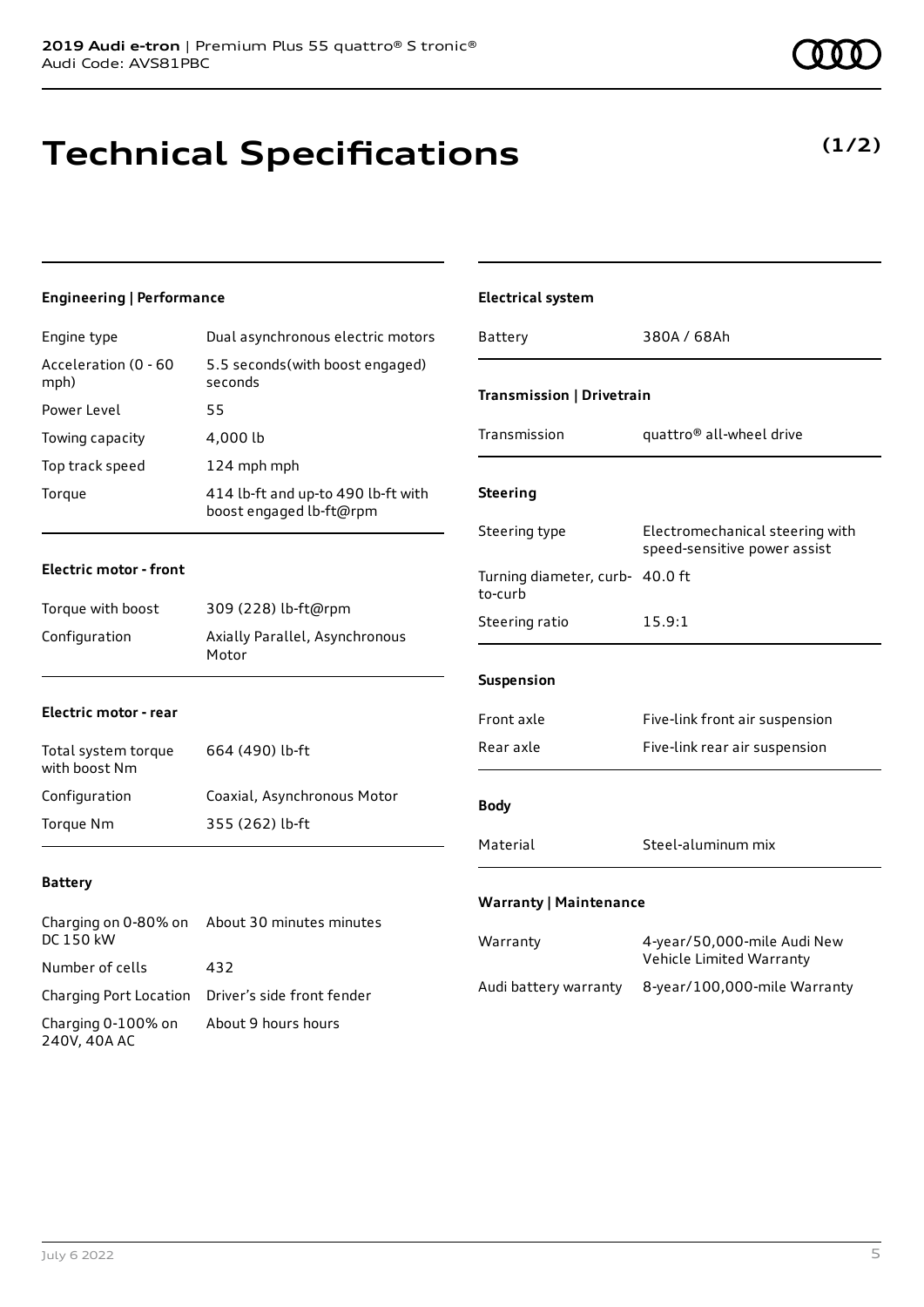# **Technical Specifications**

### **Exterior Measurements**

| Height                           | 65.5 in  |
|----------------------------------|----------|
| Overall width without<br>mirrors | 76.3 in  |
| Length                           | 193.0 in |
| Wheelbase                        | 115.3 in |
| Drag coefficient                 | 0.30 Cw  |
| Overall width with<br>mirrors    | 86.3 in  |
| Track rear                       | 65.2 in  |
| Track front                      | 65.2 in  |
| Ground clearance,<br>loaded      | $6.9$ in |

#### **Interior measurements**

| Seating capacity                          | 5                      |
|-------------------------------------------|------------------------|
| Shoulder room, rear                       | 57.2 in                |
| Head room with front<br>sunroof           | 39.8 in                |
| Leg room, rear                            | 39.1 in                |
| Shoulder room, front                      | 58.6 in                |
| Head room with rear<br>sunroof            | 38.6 in                |
| Head room, rear                           | 39.5 in                |
| Leg room, front                           | 40.8 in                |
| Head room, front                          | 41.2 in                |
| Cargo volume, rear<br>seatbacks up/folded | 28.5/57.0 cu ft, cu ft |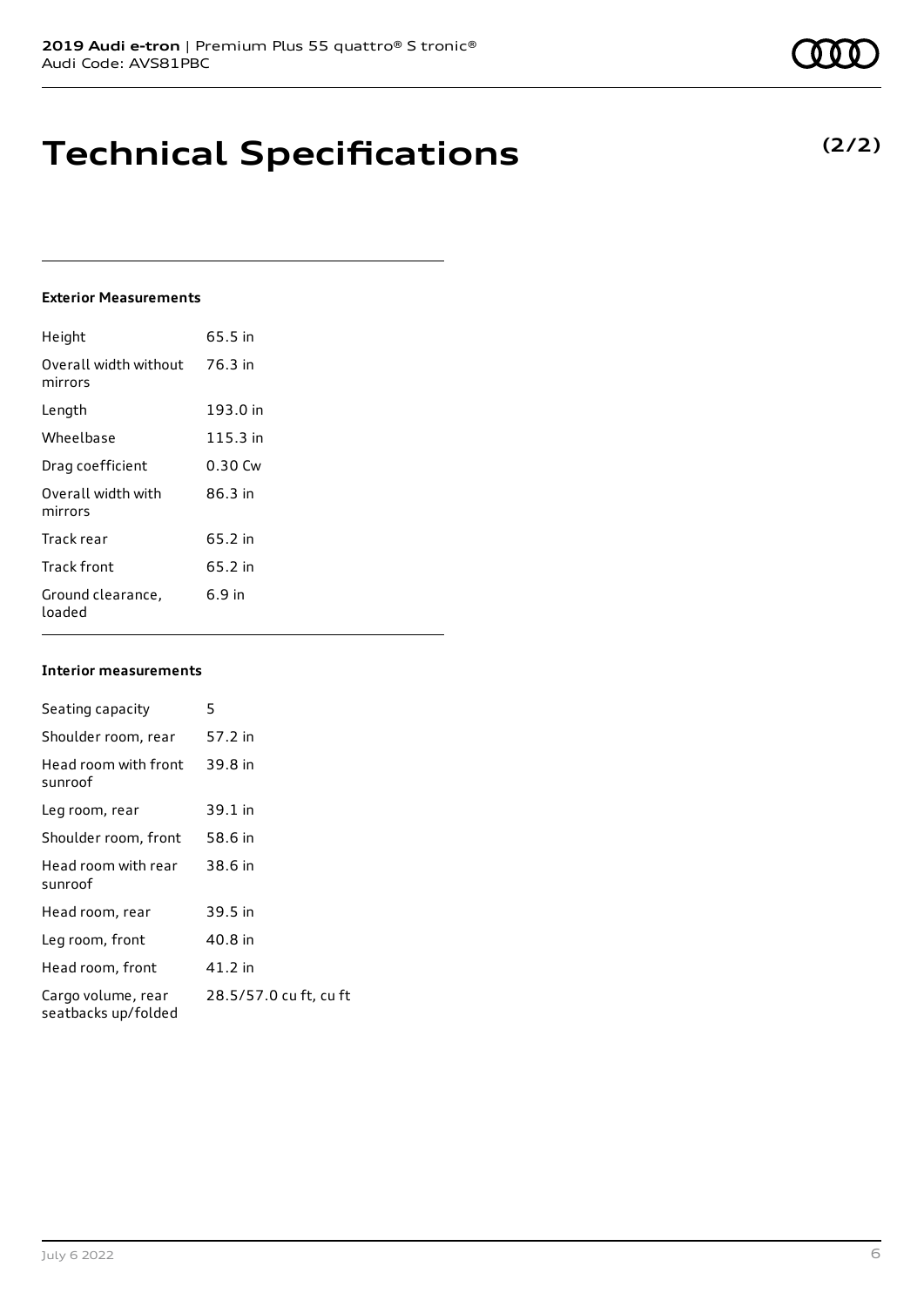# **Consumption- and emission**

### **Consumption by NEDC**

| urban       | 78 mpg |
|-------------|--------|
| extra-urban | 78 mpg |
| combined    | 78 mpg |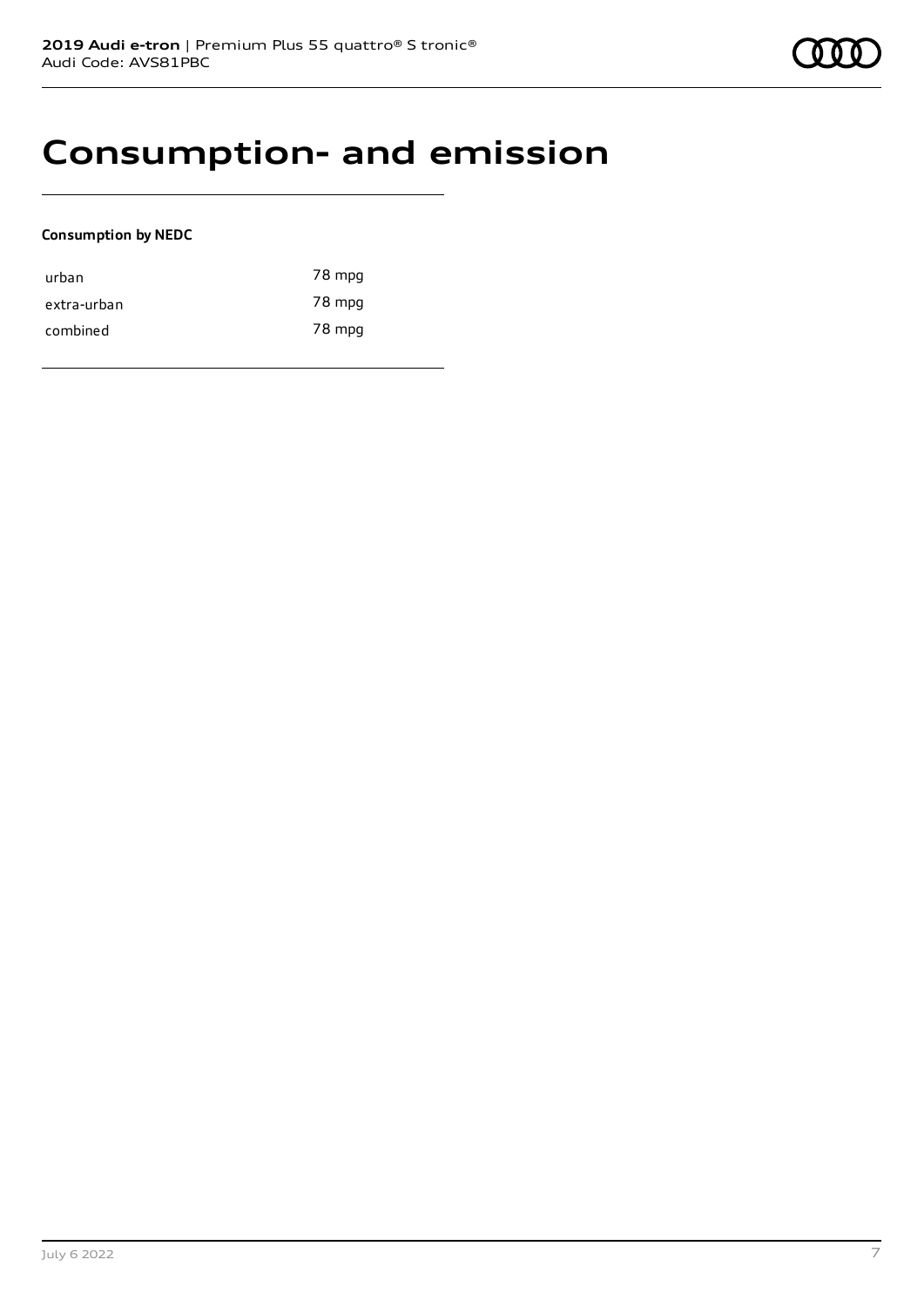# **Contact**

Dealer **Audi Palo Alto**

1730 Embarcadero Rd 94303 Palo Alto CA

Phone: 6508566300 FAX: 6508562337

www: [https://www.audipaloalto.com](https://www.audipaloalto.com/)